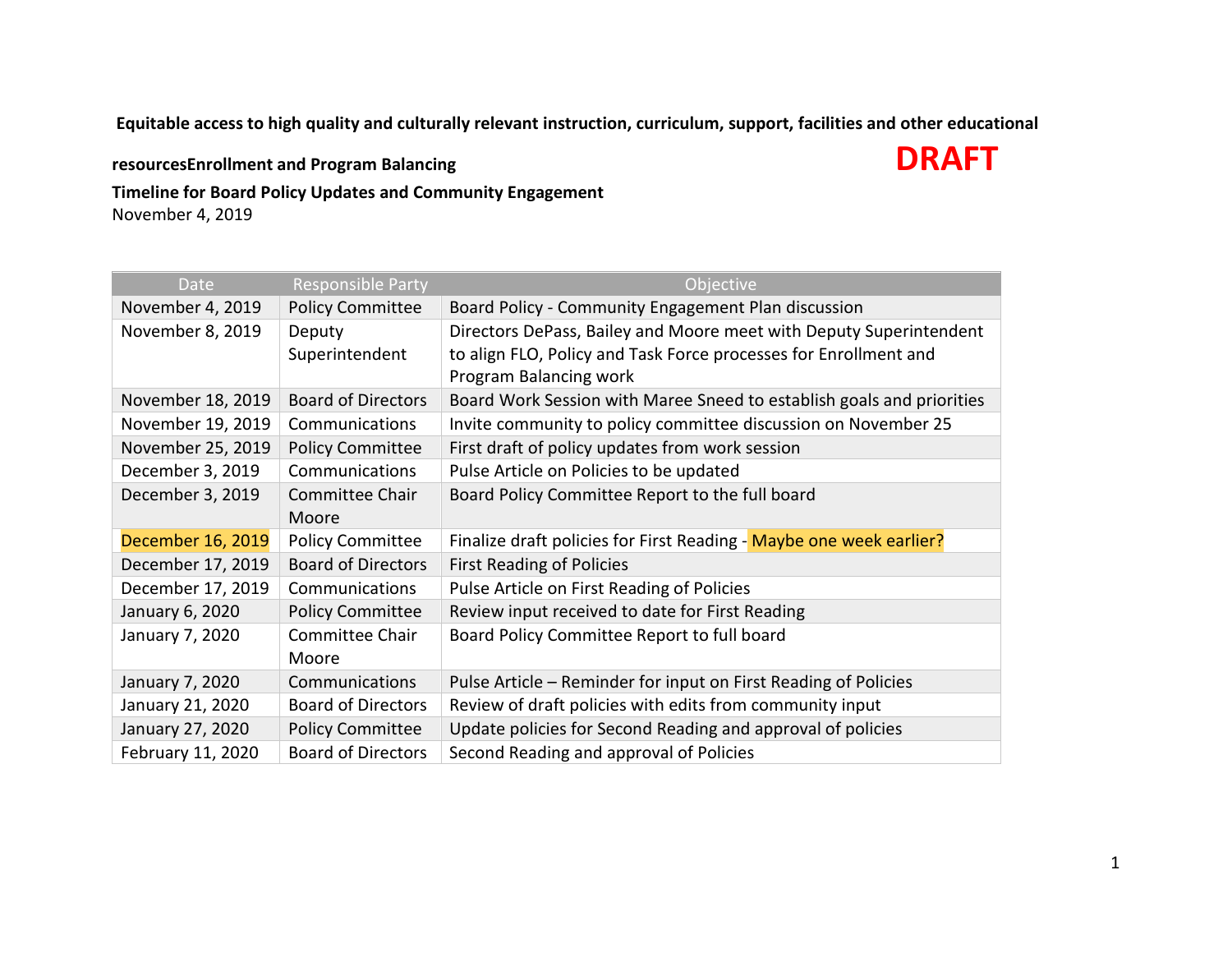## **Board Policies**

| 2.10.010-P | <b>Racial Educational Equity Policy</b>              | Frame conversation for all policy work in equity goals:<br>A. Equitable access to high quality and culturally relevant<br>curriculum, instruction support, facilities and other<br>resources<br>B. Create multiple pathways to success to meet the needs of<br>diverse students and expect high academic achievement<br>from all racial groups<br>D. Remedy practices that over identify students of color in<br>special education and under represent students of color in<br>talented and gifted and AP/IB courses<br>Empower students and families including<br>F.<br>underrepresented families of color as essential partners in<br>school planning and district decision making           |
|------------|------------------------------------------------------|------------------------------------------------------------------------------------------------------------------------------------------------------------------------------------------------------------------------------------------------------------------------------------------------------------------------------------------------------------------------------------------------------------------------------------------------------------------------------------------------------------------------------------------------------------------------------------------------------------------------------------------------------------------------------------------------|
| 4.10.045-P | <b>Student Assignment to Neighborhood</b><br>Schools | Guidelines for Student Assignment to Neighborhood School:<br>All students in grades K-12 are assigned to a neighborhood<br>B<br>school based on the address:<br>a. Where the student resides with a parent or<br>supervising adult.<br>b. Where an emancipated minor resides<br>Students have the right to attend their neighborhood<br>$\mathsf{C}$<br>schools through the highest grade, except as provided in<br>section III.D of this policy<br>Student assignment for special program services, including<br>D<br>but not limited to Special Education, English as a Second<br>Language and Alternative Education (Education Options),<br>may supersede neighborhood schools assignments. |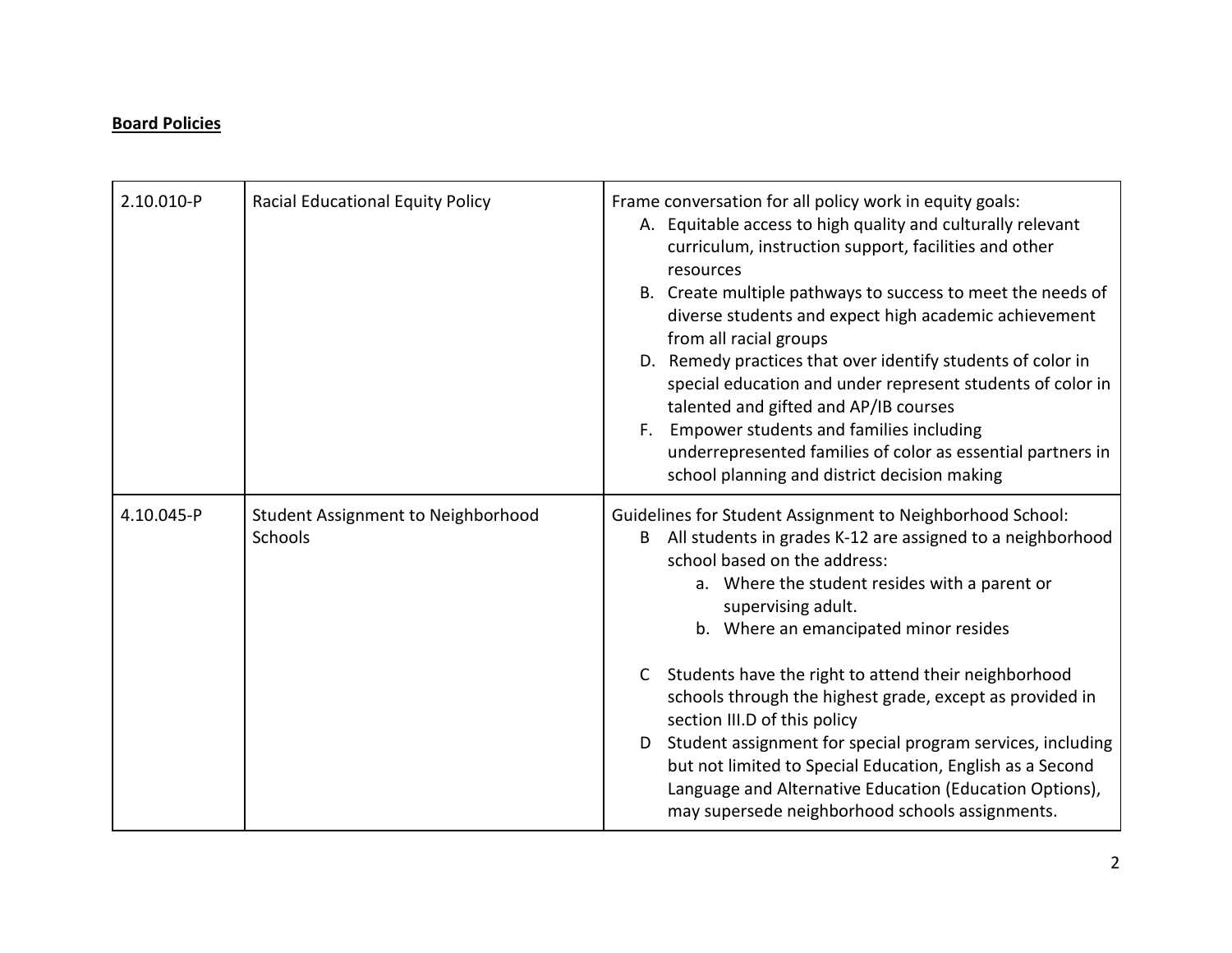|             |                                                                 | <b>Student Assignment Following Boundary Change</b><br>A. The Superintendent or designee shall regularly monitor<br>enrollment, program demand and demographic trends to<br>anticipate the need for school boundary changes and<br>consider other viable options.<br>B. If the Superintendent or designee determines that<br>conditions exist to warrant a school boundary change, the<br>Superintendent shall develop recommendations to the<br><b>Board</b>                                                                                                                                                                                                                                                                                                                                                                                                                         |
|-------------|-----------------------------------------------------------------|---------------------------------------------------------------------------------------------------------------------------------------------------------------------------------------------------------------------------------------------------------------------------------------------------------------------------------------------------------------------------------------------------------------------------------------------------------------------------------------------------------------------------------------------------------------------------------------------------------------------------------------------------------------------------------------------------------------------------------------------------------------------------------------------------------------------------------------------------------------------------------------|
| 4.10.049-AD | Student Assignment Review and School<br><b>Boundary Changes</b> | III. School Enrollment and Program Data Analysis<br>B. On an annual basis, the Superintendent or designee<br>shall analyze the data and apply values established<br>through the Districtwide Enrollment Balancing Values<br>Framework to determine:<br>1. If the current or projected enrollment at a school is<br>significantly greater or less than the building<br>capacity<br>2. Whether the projected enrollment is likely to<br>inhibit delivery of an equitable, adequate and<br>effective academic program and/or the cost<br>efficient use of a school<br>3. Options to address any identified enrollment<br>issues<br>V. School Boundary Change Considerations<br>1. Stable feeder pattern<br>2. Diverse student body demographics<br>3. Compact boundaries<br>4. Optimal use of facilities<br>5. Stable program and enrollment in schools<br>6. Limited impact on students |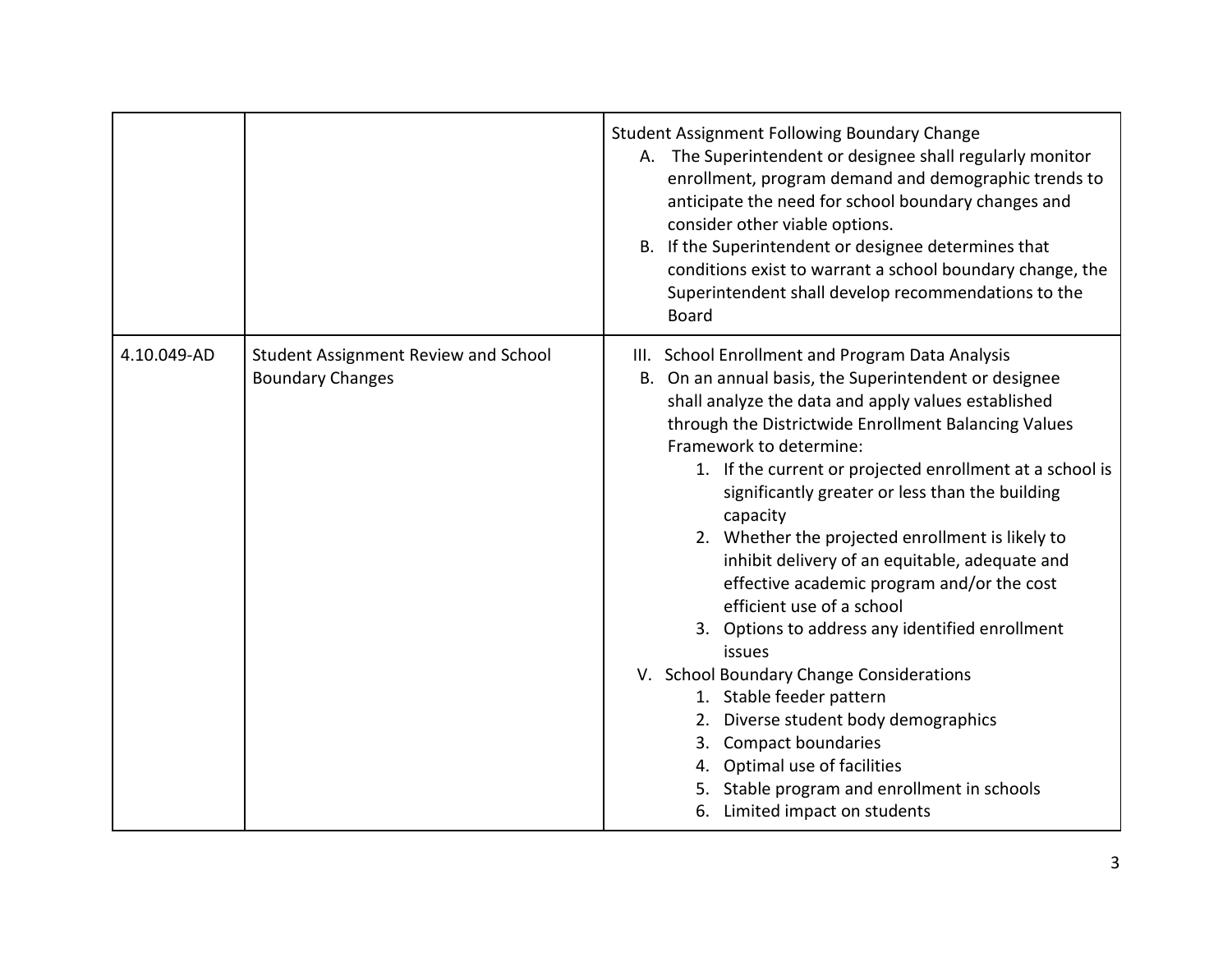|            |                                         | School Assignment Following a School Boundary Change                                                                                                                                                                                                                                                                                                                                                                                                                                                                                                                                                |
|------------|-----------------------------------------|-----------------------------------------------------------------------------------------------------------------------------------------------------------------------------------------------------------------------------------------------------------------------------------------------------------------------------------------------------------------------------------------------------------------------------------------------------------------------------------------------------------------------------------------------------------------------------------------------------|
| 4.10.051-P | <b>Student Enrollment and Transfers</b> | Policy Purpose: equal access to educational options for all<br>Τ.<br>resident students through an open, fair and accessible<br>process and to promote equity and diversity in student<br>transfers and admissions                                                                                                                                                                                                                                                                                                                                                                                   |
|            |                                         | <b>General Policy Statement:</b><br>$\mathbf{II}$ .<br>-Right to attend neighborhood school<br>-Right to request a transfer to attend any grade-<br>appropriate school or program in the district<br>-The Board is committed to families and students having<br>equitable access to a broad portfolio of educational<br>options.<br>-The district has the responsibilityto provide families<br>and students with information and advice that will enable<br>informed decisions about their choice of educational<br>options.<br>Admission:<br>V.<br>By area of residence<br>1.<br>By transfer<br>2. |
|            |                                         | 3. Criteria for Focus Options                                                                                                                                                                                                                                                                                                                                                                                                                                                                                                                                                                       |
| 6.10.022-P | <b>Educational Options</b>              | The Board is committed to providing a quality school near every<br>student's home and an appropriate learning environment for all<br>students, including those with special needs, within their home<br>cluster. The Board also is committed to providing other<br>educational options. The Board believes that all of these                                                                                                                                                                                                                                                                        |